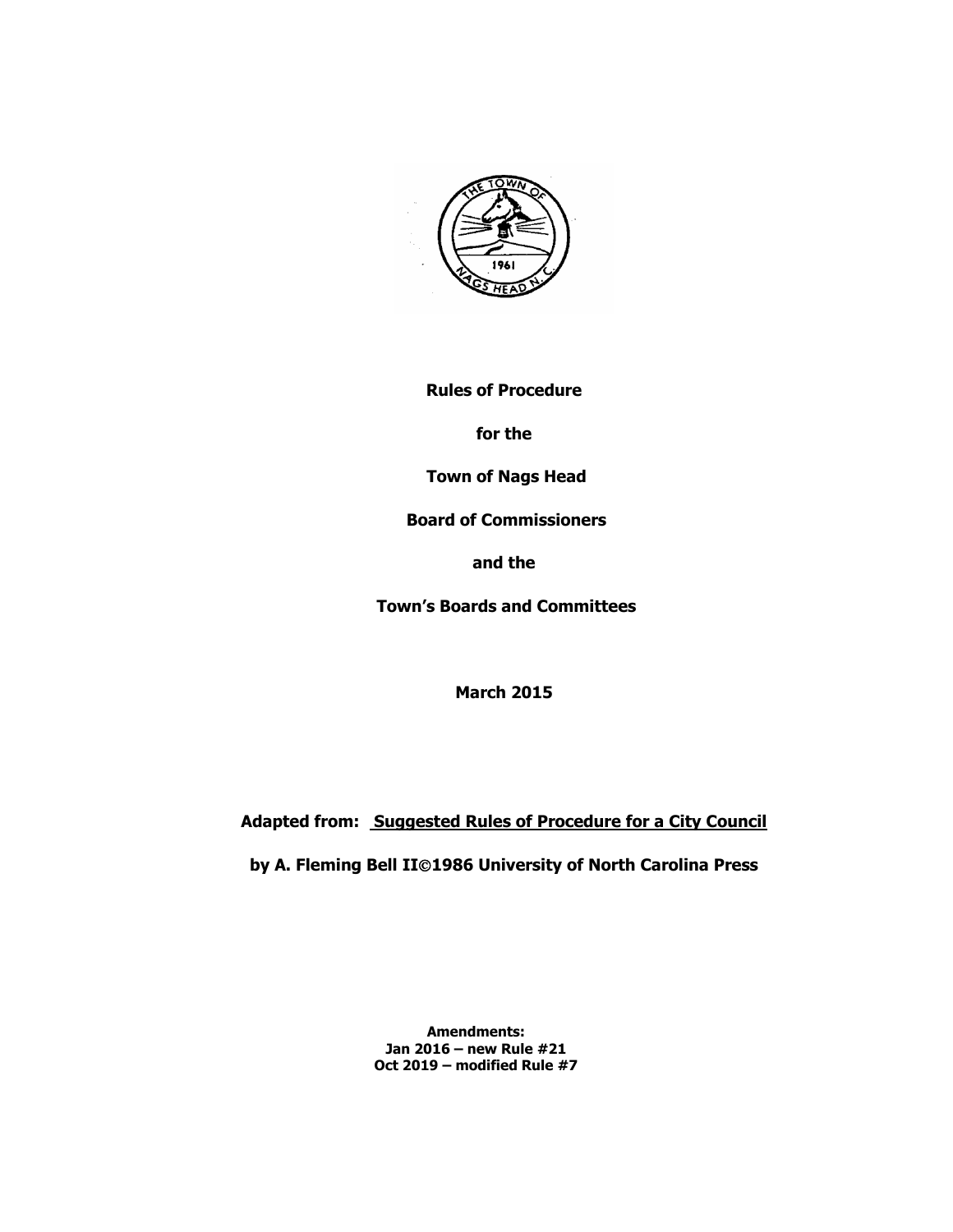# **TABLE OF CONTENTS**

| RULE 2: SPECIAL, EMERGENCY, AND ADJOURNED OR RECESSED MEETINGS  5 |
|-------------------------------------------------------------------|
|                                                                   |
|                                                                   |
| RULE 5: PUBLIC ADDRESS TO THE BOARD OF COMMISSIONERS *  6         |
|                                                                   |
|                                                                   |
| RULE 8: OFFICE OF MAYOR PRO TEMPORE/VICE CHAIR *8                 |
| RULE 9: PRESIDING OFFICER WHEN THE MAYOR IS IN ACTIVE DEBATE      |
| RULE 10: ACTION BY THE BOARD OF COMMISSIONERS8                    |
|                                                                   |
|                                                                   |
|                                                                   |
|                                                                   |
|                                                                   |
|                                                                   |
|                                                                   |
|                                                                   |
|                                                                   |
|                                                                   |
|                                                                   |
|                                                                   |
|                                                                   |
| 5) TO DIVIDE A COMPLEX MOTION AND CONSIDER IT BY PARAGRAPH. 10    |
|                                                                   |
|                                                                   |
|                                                                   |
|                                                                   |
|                                                                   |
|                                                                   |
|                                                                   |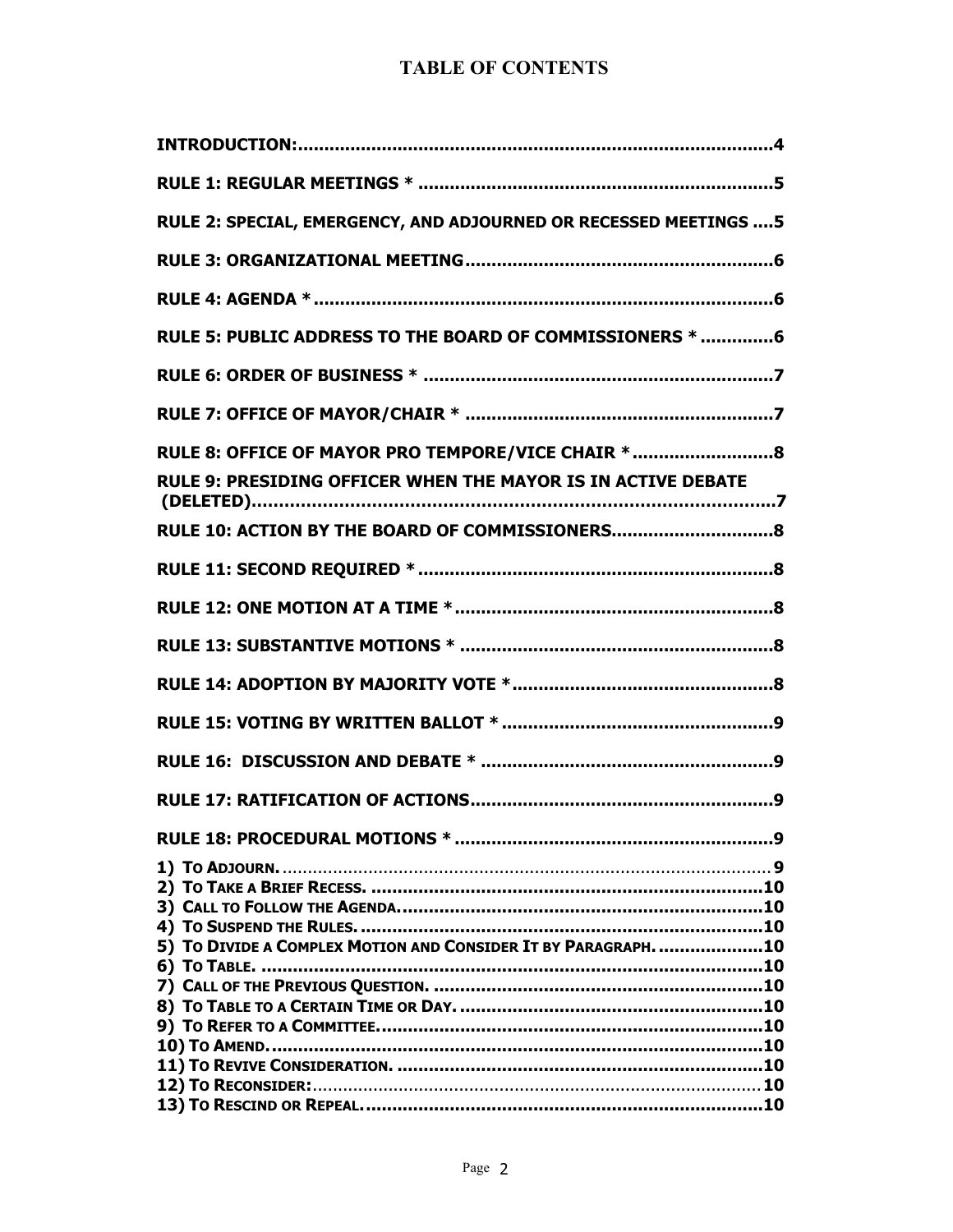# **TABLE OF CONTENTS**

| RULE 23: ADOPTION OF ORDINANCES AND APPROVAL OF CONTRACTS11 |
|-------------------------------------------------------------|
|                                                             |
|                                                             |
|                                                             |
|                                                             |
|                                                             |
|                                                             |
|                                                             |
|                                                             |
| RULE 32: ISSUES NOT PROVIDED FOR IN THESE RULES * 14        |

**APPENDIX 1:** COMMENTS AND NOTES FROM THE ORIGINAL SOURCE

**APPENDIX 2:** MOTIONS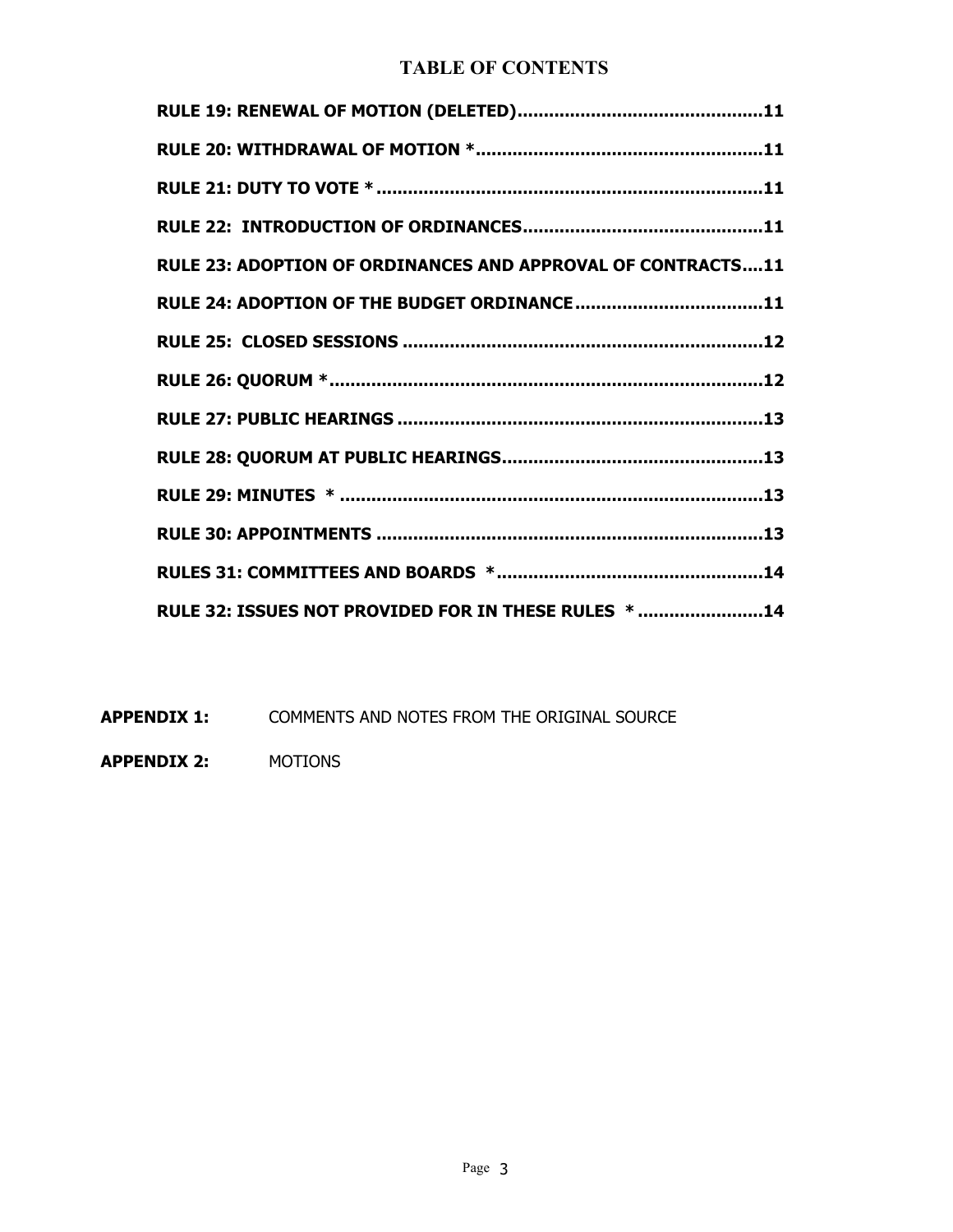#### **Introduction:**

This document is designed to guide deliberations of the Town of Nags Head's Board of Commissioners and the Town's Boards and Committees. The rules were drafted to:

- \* Provide a common framework for procedure amongst boards,
- \* Ensure that full discussion is given to issues facing those boards,
- \*<br>Allow public input in any and all debate without that input becoming disruptive,<br>Provide a fair opportunity for all members to participate in discussions, and
- \* Provide a fair opportunity for all members to participate in discussions, and
- Provide a set of rules that allow meetings to run smoothly without the rules becoming an obstacle to discussion or a tool for avoiding that discussion.

To that end these rules should not be viewed as gospel but guidelines for meetings. Individual boards and their chairs should interpret and adapt these rules and procedures to meet the needs of the group and the goals outlined above.

An  $*$  next to a rule's title indicates the rule applies to all boards and committees. Those rules without \* apply only to the Board of Commissioners. The Board of Commissioner specific rules usually derive from legal requirements placed on the board by state statute.

These rules were adapted from: Suggested Rules of Procedure for a City Council by A. Fleming Bell II (@1986 University of North Carolina Press. The comments from the original are collected and listed in Appendix A. The comments provide valuable information about the derivation and legal framework for each rule. Some rules have been changed to meet the style of the Town of Nags Head Board of Commissioners but the adapters believe the rules still meet all the legal requirements of the NC General Statutes and the intent listed above.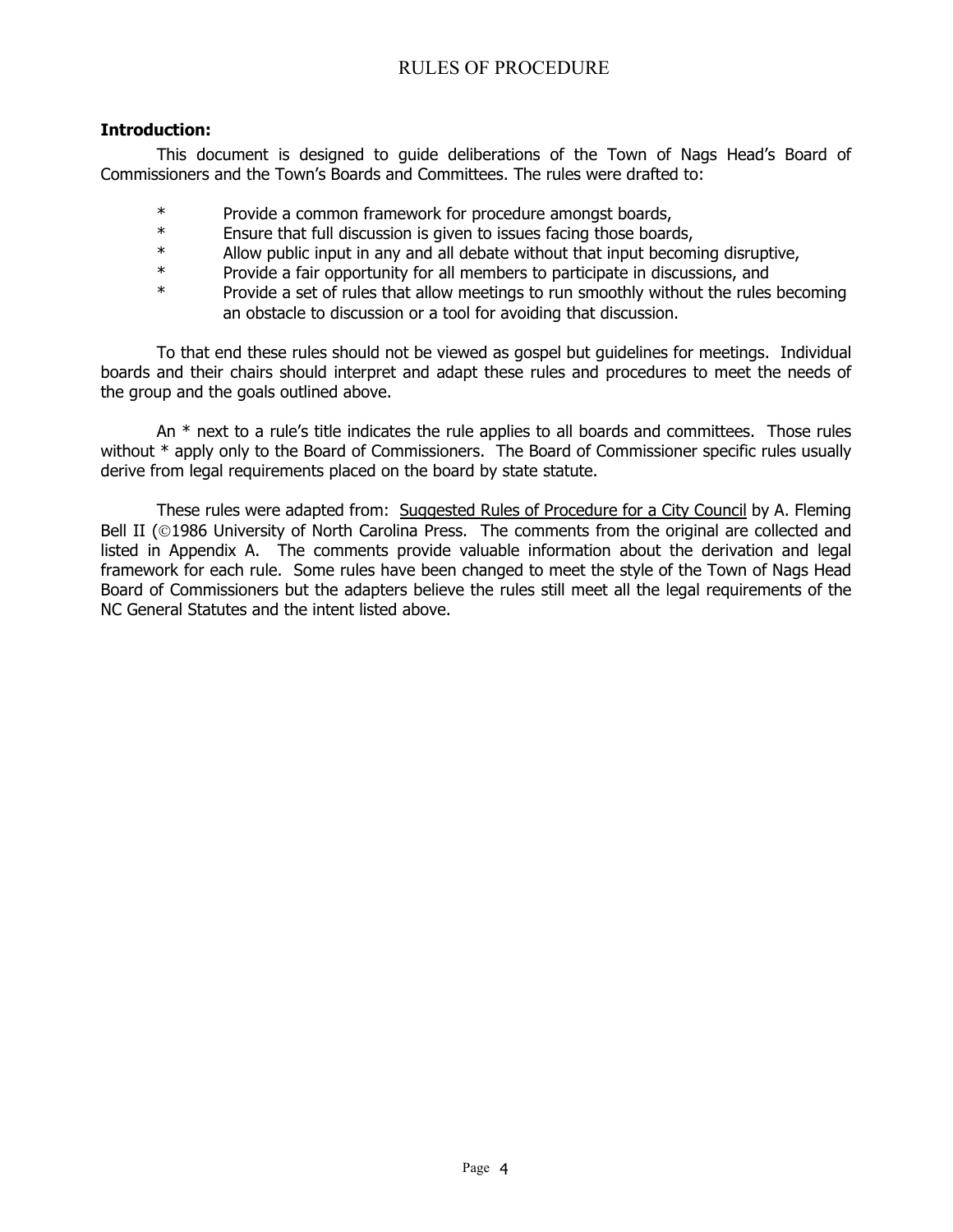## **Rule 1: Regular Meetings \***

The Board of Commissioners shall hold a regular meeting on the first Wednesday of each month at 9:00 a.m. in the Council Chambers. If the regular meeting day is modified because of holidays or other reason it will be advertised via public notice in accordance with Open Meetings Law requirements. A copy of the council's current meeting schedule shall be filed with the clerk.

In addition, other Town Board and Committee meetings are as follows:

- a) Planning Board
- b) Board of Adjustment
- c) Personnel Grievance Panel
- d) Art Acquisition Committee

## **Rule 2: Special, Emergency, and Adjourned or Recessed Meetings**

(a) Special Meetings. The mayor, the mayor pro tempore, or any two members of the Board of Commissioners may at any time call a special meeting by signing a written notice stating the time and place of the meeting and the subjects to be considered. At least 48 hours before a special meeting called in this manner, written notice of the meeting stating its time and place and the subjects to be considered shall be (a) delivered to the mayor and each Board of Commissioners member or left at his or her usual dwelling place; (b) posted on the Board of Commissioners' principal bulletin board, or if none, at the door of the Board of Commissioners' usual meeting room; and (c) mailed or delivered to each newspaper, wire service, radio station, television station, and person who has filed a written request for notice with the city clerk. Only those items of business specified in the notice may be transacted at a special meeting called in this manner, unless all members are present or have signed a written waiver of notice.

Such notice shall also be mailed or delivered at least 48 hours before the meeting to each Board of Commissioners member not present at the meeting at which the special meeting was called or scheduled, and to the mayor if he or she was not present at that meeting and published on the Town's web site.

(b) Emergency Meetings. The mayor, the mayor pro tempore, or any two members of the Board of Commissioners may at any time call an emergency Board of Commissioners meeting by signing a written notice stating the time and place of the meeting and the subjects to be considered. The notice shall be delivered to the Mayor and each Board of Commissioners member or left at his or her usual dwelling place at least six hours before the meeting. Notice of the meeting shall be given to each local newspaper, local wire service, local radio station, and local television station that has filed a written emergency notice request, which includes the newspaper's, wire service's, or station's telephone number, with the city clerk and published on the Town's web site. This notice shall be given either by telephone or by the same method used to notify the Mayor and the Board of Commissioners members, and shall be given at the expense of the party notified.

Emergency meetings may only be called because of generally unexpected circumstances that require immediate consideration by the Board of Commissioners. Only business connected with the emergency may be considered at an emergency meeting.

(c) Adjourned or Recessed Meetings. A properly called regular, special, or emergency meeting may be adjourned or recessed by a procedural motion made and adopted as provided in Rule 18 in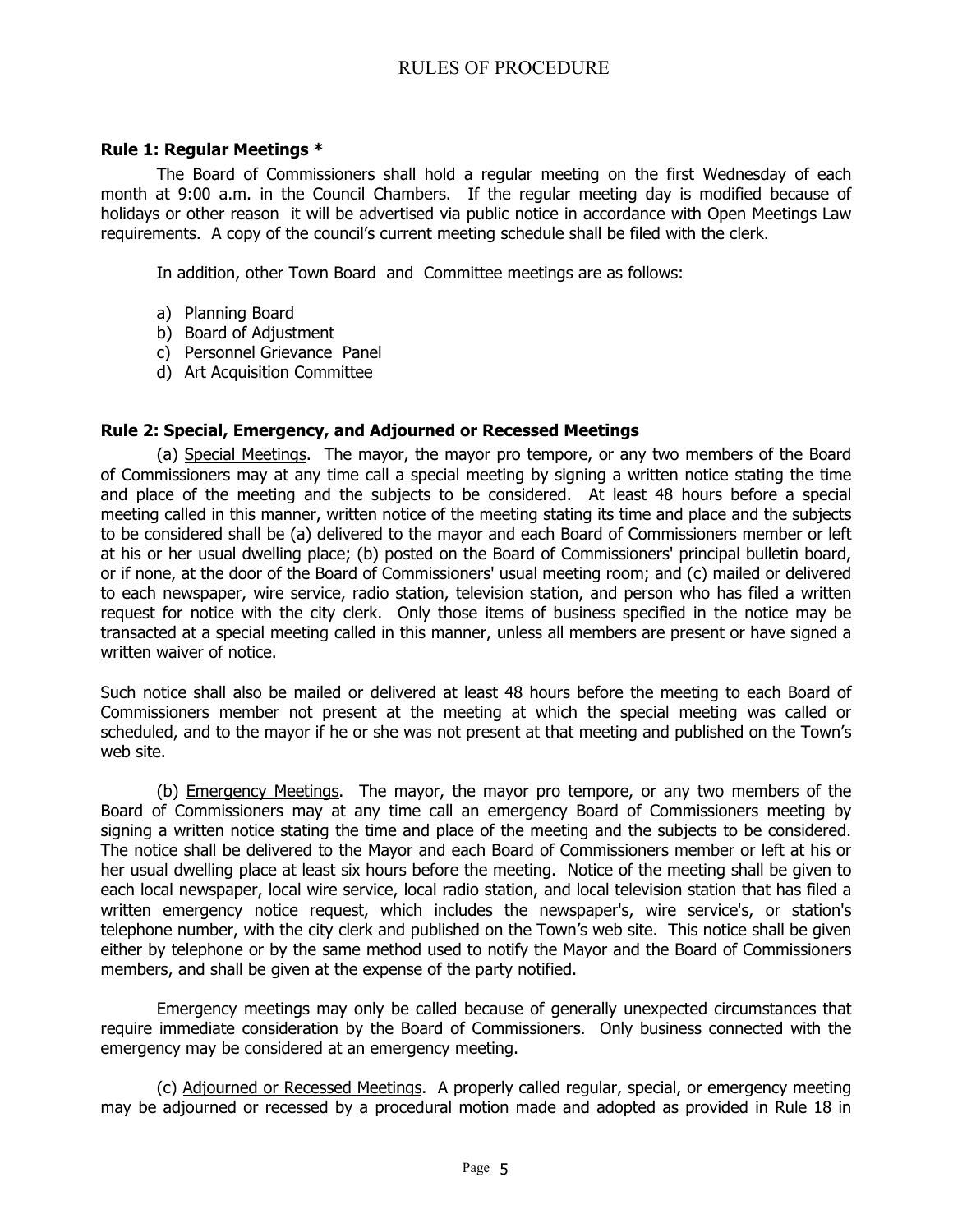open session during the regular, special, or emergency meeting. The motion shall state the time and place when the meeting will reconvene. No further notice need be given of an adjourned or recessed session of a properly called regular, special, or emergency meeting.

#### **Rule 3: Organizational Meeting**

 On the date and at the time of the first regular meeting in December following a general election in which Board of Commissioners members are elected, or at an earlier date, if any, set by the incumbent Board of Commissioners, the newly elected members shall take and subscribe the oath of office. The old Board is to take any necessary ceremonial actions prior to the new Board's swearing in. As the next order of business, the Board of Commissioners shall elect a mayor pro tempore. This organizational meeting shall not be held before the municipal election results are officially determined, certified, and published in accordance with Subchapter IX of Chapter 163 of the North Carolina General Statutes.

#### **Rule 4: Agenda \***

The town clerk shall prepare a proposed agenda for each meeting. The Mayor shall approve<br>the agenda before it is advertised. Any board member, the Town Manager and the Town Attorney Any board member, the Town Manager and the Town Attorney may, by a timely request, have an item placed on the proposed agenda. Other Boards and Committees shall prepare and use such agendas as meets their respective charges.

An agenda package shall be prepared that includes, for each item of business placed on the proposed agenda, as much background information on the subject as is available and feasible to reproduce. Each Board of Commissioners member shall receive an emailed link to the agenda and backup via the Town's web site. Site plans are to be hand-delivered to Board members. Agendas are to be published by the Tuesday before the Board of Commissioners meeting.

The Board shall follow the agenda as approved by the Mayor except the board may by consensus or majority vote adjust items on the agenda to meet the needs of the board and the public except that the Board of Commissioners may not add items to the agenda of a special meeting called by the mayor, mayor pro tempore, or two Board of Commissioners members, unless all members are present or those who are absent sign a written waiver of notice.

The Board of Commissioners shall not deliberate, vote, or otherwise take action on any matter by reference to a letter, number or other designation, or other secret device or method, with the intention of making it impossible for persons attending a meeting of the Board of Commissioners to understand what is being deliberated, voted, or acted on. However, the Board of Commissioners may deliberate, vote, or otherwise take action by reference to an agenda, if copies of the agenda, sufficiently worded to enable the public to understand what is being deliberated, voted, or acted on, are available for public inspection at the meeting.

## **Rule 5: Public Address to the Board of Commissioners \***

The Board of Commissioners shall provide a time at each meeting for anyone to address them. The Mayor may set and enforce appropriate time limits for such comments but under these rules that limit may not be less than 5 minutes nor more than 10 minutes. Other boards shall provide access for the public as is appropriate to their charge and determined by each board.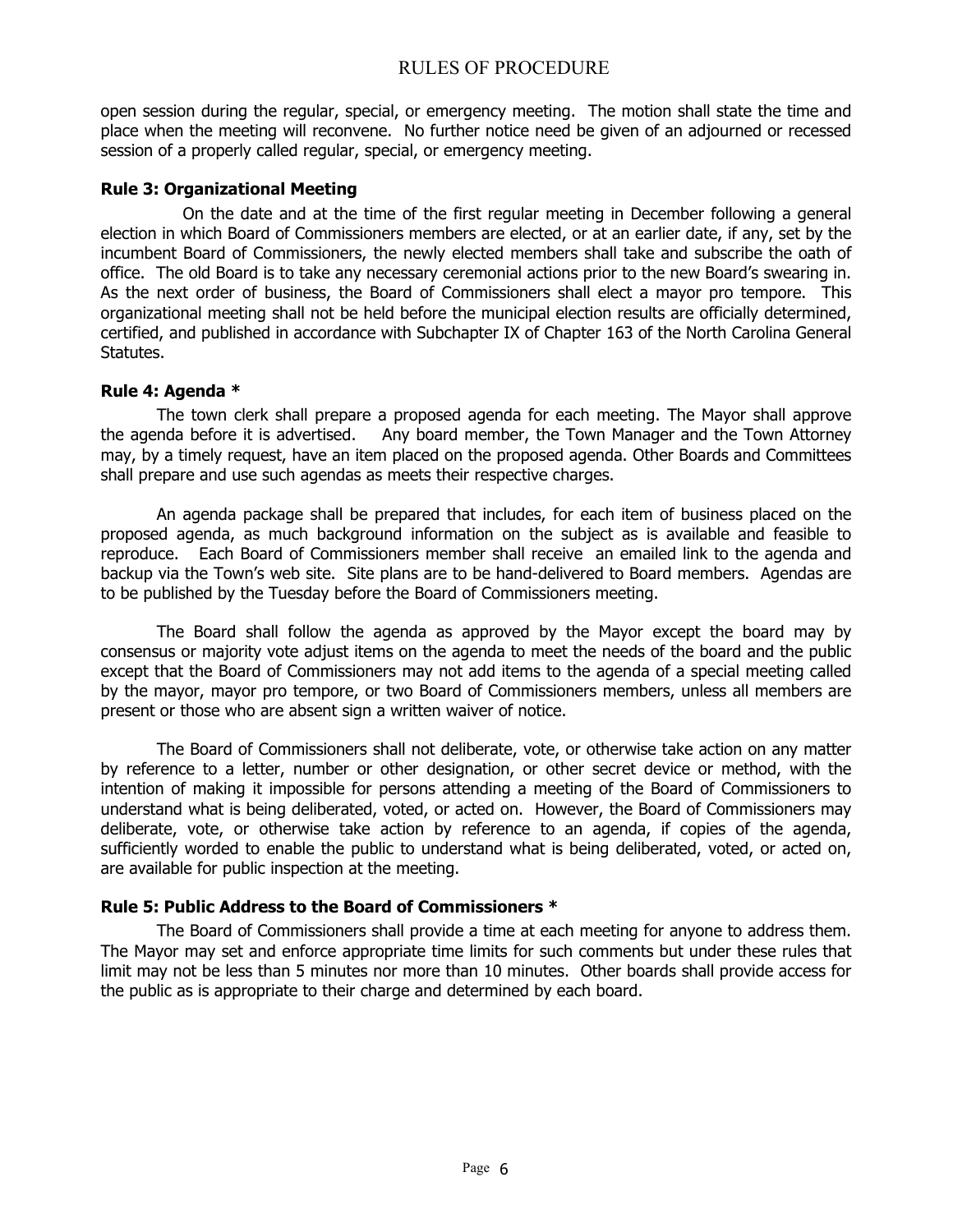## **Rule 6: Order of Business \***

Items shall be placed on the agenda according to the Order of Business. Closed Sessions are to be added as needed. The Order of Business for the Board of Commissioners for each regular meeting shall be as follows:

- A. Call to Order/Pledge of Allegiance<br>B. Adoption of Agenda
- B. Adoption of Agenda<br>C. Recognition
- C. Recognition<br>D. Public Comm
- D. Public Comment<br>E. Consent Agenda
- Consent Agenda
- F. Public Hearings<br>G. Reports and Red
- G. Reports and Recommendations from the Planning Board and the P&D Director H. Old Business/Items Tabled from Previous Meetings
- Old Business/Items Tabled from Previous Meetings
- I. New Business<br>J. Items Referre
- J. Items Referred to and Presentations from Town Attorney<br>K. Items Referred to and Presentations from Town Manager
- Items Referred to and Presentations from Town Manager
- L. Board of Commissioners Agenda<br>M. Mavor's Agenda
- Mayor's Agenda
- N. Other Business
- O. Adjournment

The Order of Business for the Board of Commissioners for each adjourned session shall be as follows:

- A. Call to Order
- B. Adoption of Agenda
- C. Public Comment
- D. Consent Agenda
- E. Public Hearings
- F. Reports and Recommendations from the Planning Board and the P&D Director
- G. Old Business/Items Tabled from Previous Meetings<br>H. New Business
- New Business
- I. Items Referred to and Presentations from Town Attorney<br>1. Items Referred to and Presentations from Town Manager
- J. Items Referred to and Presentations from Town Manager<br>K. Board of Commissioners Agenda
- Board of Commissioners Agenda
- L. Mayor's Agenda<br>M. Other Business
- M. Other Business<br>N. Adiournment
- **Adjournment**

By general consent or majority vote of the board, items may be considered out of order. Other boards and committees shall adopt Orders of Business as are appropriate to their charge.

#### **Rule 7: Office of Mayor/Chair \***

The Mayor shall preside at all meetings of the Board of Commissioners and may vote in all cases and make and second motions In order to address the Board of Commissioners, a member must be recognized by the mayor. Chair of each committee or board shall have the same powers as the mayor respective to their committee or board.

The mayor or other presiding officer shall have the following powers: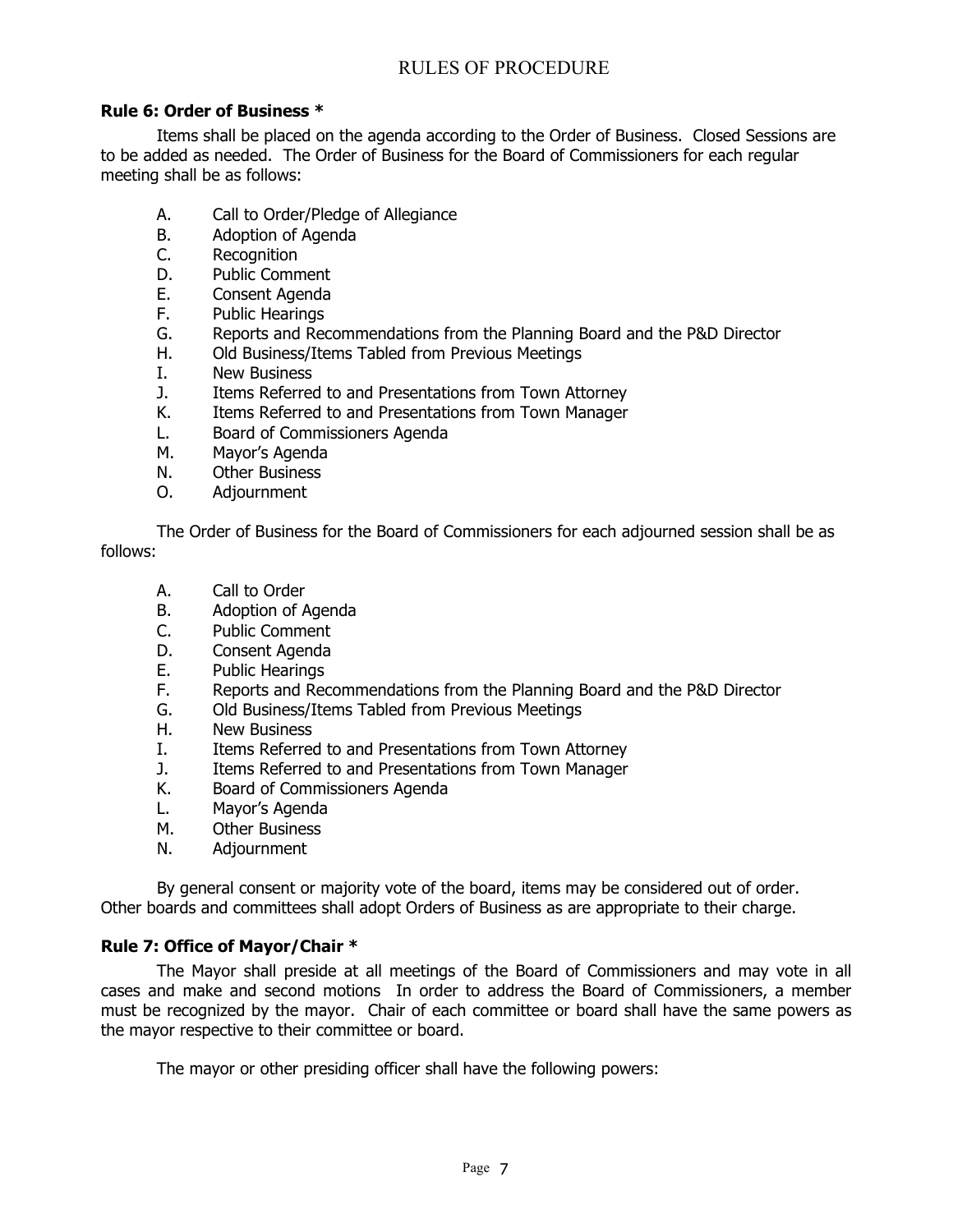- a) To rule motions in or out of order, including any motion patently offered for obstructive or dilatory purposes;
- b) To determine whether a speaker has gone beyond reasonable standards of courtesy and time in his remarks and to entertain and rule on objections from other members on this ground;
- c) To entertain and answer questions of parliamentary law or procedure;
- d) To call a brief recess at any time;
- e) To adjourn in an emergency;
- f) To call for meeting cancellation in an emergency.

A decision by the presiding officer under (a), (b), or (c) may be appealed to the Board of Commissioners upon motion of any member. Such a motion is in order immediately after a decision under (a), (b), or (c) is announced and at no other time. The member making the motion need not be recognized by the presiding officer, and the motion if timely made may not be ruled out of order.

## **Rule 8: Office of Mayor Pro Tempore/Vice Chair \***

 At the organizational meeting, the Board of Commissioners and the other boards listed in Rule 1 above shall elect from among its members a mayor pro tempore to serve at the Board of Commissioner's pleasure. A Board of Commissioners member who serves as mayor pro tempore shall be entitled to vote on all matters and shall be considered a Board of Commissioners member for all purposes, including the determination of whether a quorum is present. In the mayor's absence, the Board of Commissioners may confer on the mayor pro tempore any of the mayor's powers and duties. If the mayor should become physically or mentally unable to perform the duties of his or her office, the Board of Commissioners may by unanimous vote declare that he or she is incapacitated and confer any of his or her powers and duties on the mayor pro tempore. When a mayor declares that he or she is no longer incapacitated and a majority of the Board of Commissioners concurs, the mayor shall resume the exercise of his or her powers and duties. If both the mayor and mayor pro tempore are absent from a meeting, the Board of Commissioners shall elect from among its members a temporary chairman to preside at the meeting.

#### **Rule 9: Presiding Officer When the Mayor Is In Active Debate (Deleted)**

#### **Rule 10: Action by the Board of Commissioners**

 The Board of Commissioners shall proceed primarily by motion. Any member may make a motion. The board may proceed by consensus for matters including: direction to staff, information received with no action taken, ratify action already taken. The Mayor shall state the consensus reached and the minutes shall reflect the consensus.

#### **Rule 11: Second Required \***

A motion shall require a second except a motion to adjourn.

## **Rule 12: One Motion at a Time \***

A member may make only one motion at a time.

#### **Rule 13: Substantive Motions \***

A substantive motion is out of order while another substantive motion is pending.

## **Rule 14: Adoption by Majority Vote \***

A motion shall be adopted by a majority of the votes cast, a quorum being present, unless otherwise required by these rules or the laws of North Carolina.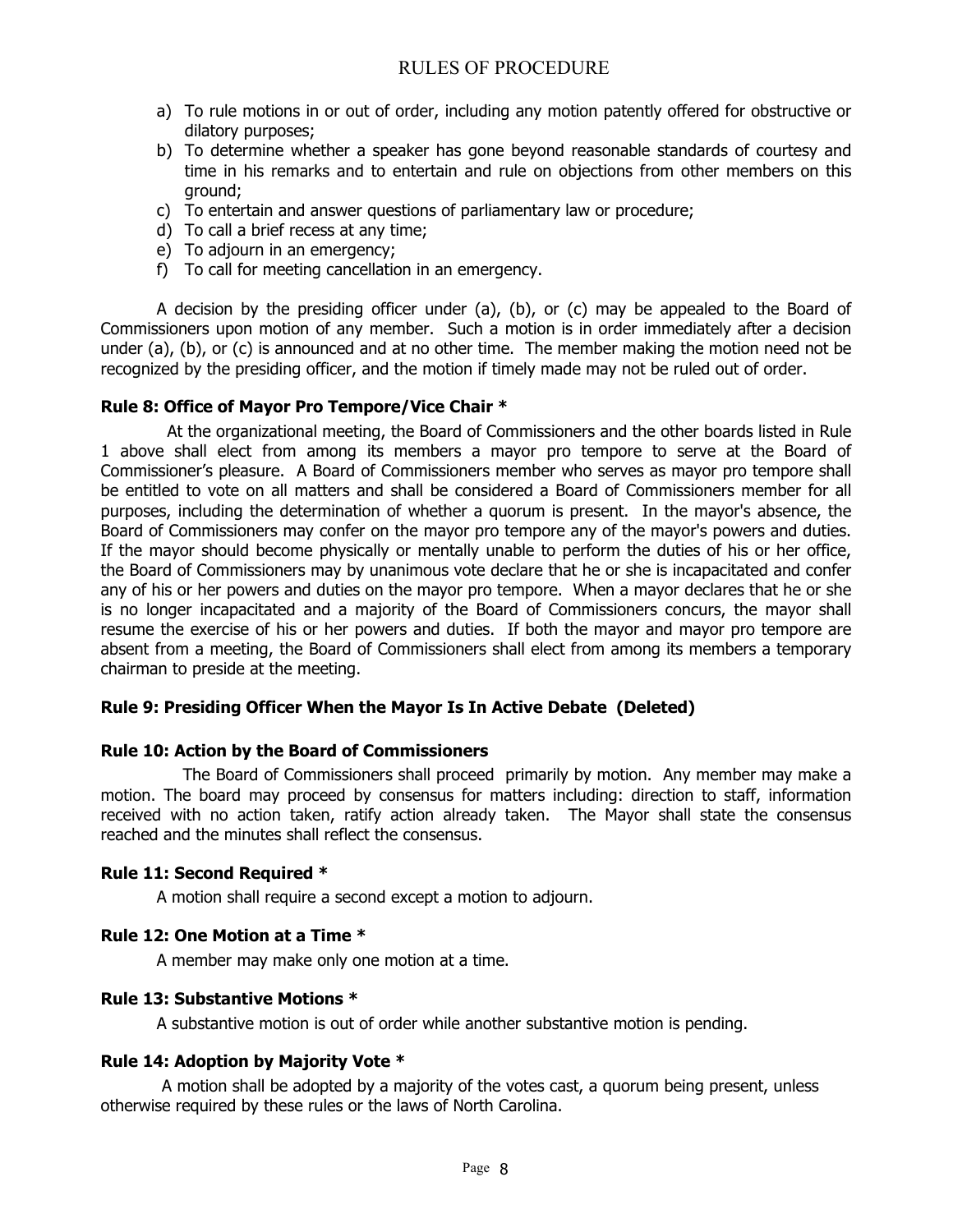## **Rule 15: Voting by Written Ballot \***

The Board of Commissioners and other boards and committees may choose by majority vote to use written ballots in voting on a motion. Such ballots shall be signed, and the minutes shall show the vote of each member voting. The ballots shall be available for public inspection in the office of the clerk immediately following the meeting at which the vote took place and until the minutes of that meeting are approved, at which time the ballots may be destroyed.

#### **Rule 16: Discussion and Debate \***

The order followed in considering an item:

- 1) Call of item by Mayor/Chair
- 2) Staff report
- 3) Public hearing or comment if required
- 4) Discussion of item by board
- 5) Motion
- 6) Debate on motion
- 7) Vote on motion If vote fails return to #4
- 8) Clarify action, or direction if necessary
- 9) Next item

The Mayor/Chair shall state the motion and then open the floor to debate on it. The mayor/chair shall preside over the debate according to the following general principles:

- 1) The introducer (the member who makes the motion) is entitled to speak first;
- 2) A member who has not spoken on the issue shall be recognized before someone who has already spoken;
- 3) To the extent possible, the debate shall alternate between opponents and proponents of the measure.
- 4) The mayor/chair may recognize members of the public for comment on and discussion of the issue where individuals have special interest in or information about the issue under debate. Such recognition shall be at the discretion of the mayor/chair.

## **Rule 17: Ratification of Actions**

To the extent permitted by law, the Board of Commissioners may ratify actions taken on its behalf but without its prior approval. Ratification may be by consensus or motion and vote.

## **Rule 18: Procedural Motions \***

In addition to substantive proposals, the following procedural motions, and no others, shall be in order. Unless otherwise noted, each motion is debatable, may be amended, and requires a majority of the votes cast, a quorum being present, for adoption. Debate on procedural motions shall be limited to 3 minutes under these rules, except for Motion 10: Motion to Amend which shall be treated as a substantive motion for the purposes of debate.

In order of priority (if applicable), the procedural motions are:

#### 1) **To Adjourn.**

The motion may be made only at the conclusion of action on a pending substantive matter; it may not interrupt deliberation of a pending matter. A motion to adjourn [or recess] to a time and place certain shall also comply with the requirements of Rule 2(c).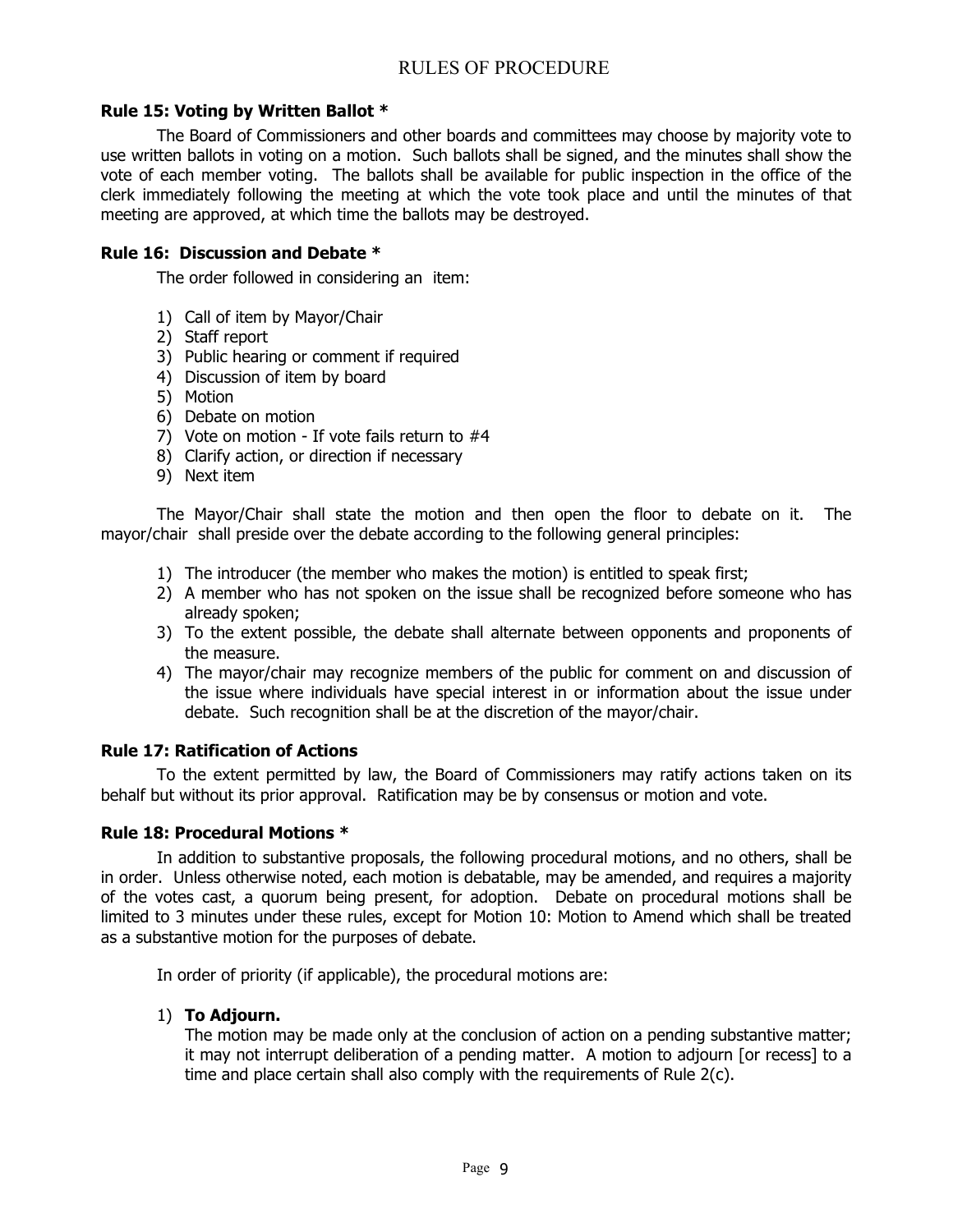## 2) **To Take a Brief Recess.**

## 3) **Call to Follow the Agenda.**

The motion must be made at the first reasonable opportunity or it is waived.

## 4) **To Suspend the Rules.**

The motion requires for adoption by a vote equal to two-thirds of the actual membership of the Board of Commissioners, excluding vacant seats. The Board of Commissioners may not suspend provisions of the rules that state requirements impose by law .

## 5) **To Divide a Complex Motion and Consider It by Paragraph.**

## 6) **To Table.**

A substantive motion the consideration of which has been tabled expires 100 days thereafter unless a motion to revive consideration is adopted.

## 7) **Call of the Previous Question.**

The motion is not in order until there have been at least twenty (20) minutes of debate and every member has had an opportunity to speak once.

## 8) **To Table to a Certain Time or Day.**

#### 9) **To Refer to a Committee.**

100 days or more after a motion has been referred to a committee, the introducer may compel consideration of the measure by the entire Board of Commissioners, whether or not the committee has reported the matter to the Board of Commissioners.

#### 10) **To Amend.**

An amendment to a motion must be pertinent to the subject matter of the motion, but it may achieve the opposite of the intent of the motion. A motion may be amended, and that amendment may be amended, but no further amendments may be made. Any amendment to a proposed ordinance shall be reduced to writing before the vote on the amendment.

#### 11) **To Revive Consideration**.

Any motion tabled expires 100 days after being tabled unless a motion to revive consideration is adopted.

## 12) **To Reconsider:**

This motion must be made by a member who voted with the prevailing side, and only at the meeting during which the original vote was taken, including any continuation of that meeting through adjournment or recess to a time and place certain. The motion cannot interrupt deliberation on a pending matter but is in order at any time before final adjournment of the meeting.

#### 13) **To Rescind or Repeal.**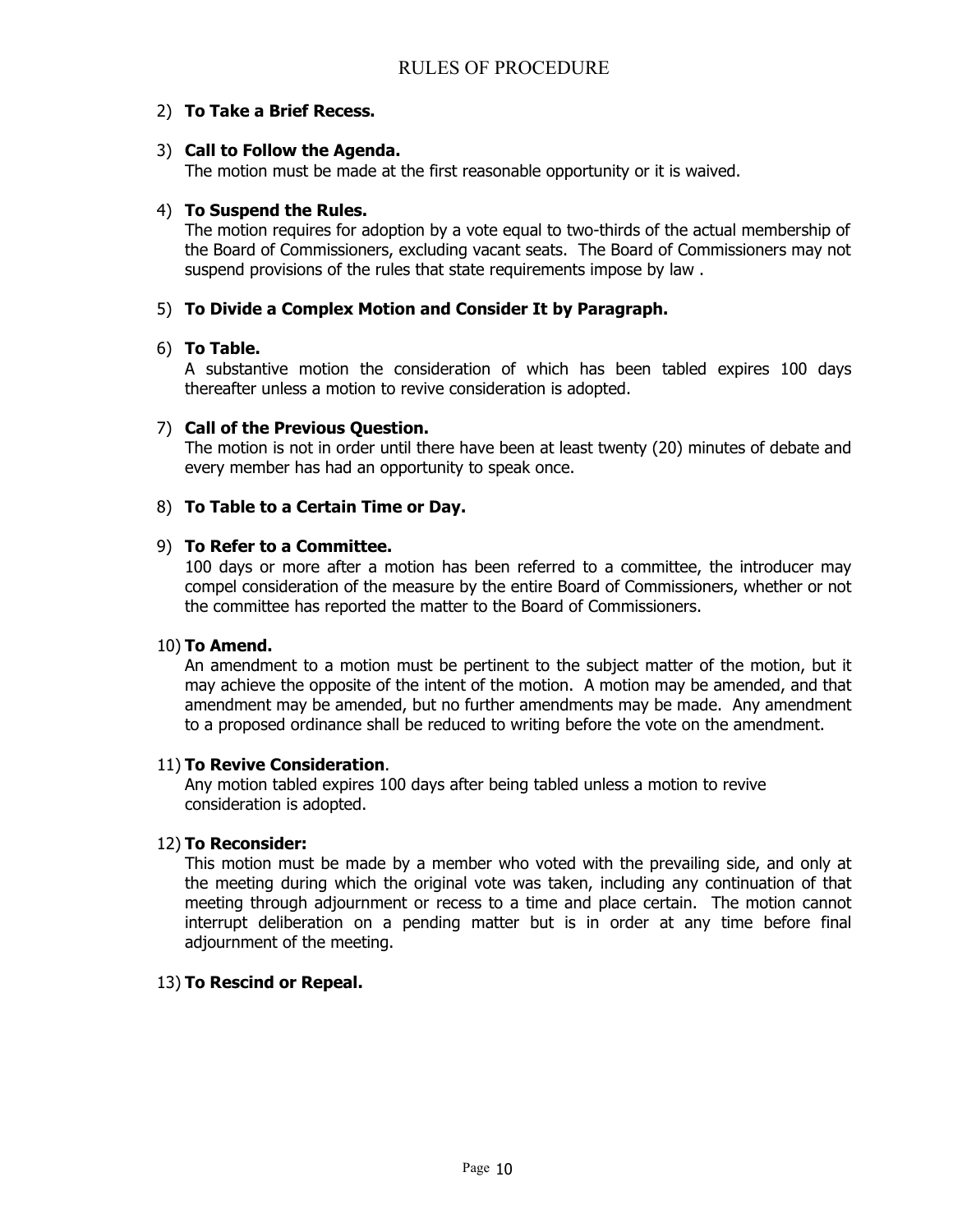## **Rule 19: Renewal of Motion (Deleted)**

## **Rule 20: Withdrawal of Motion \***

A motion may be withdrawn by the introducer at any time before a vote whether or not the motion has been seconded.

## **Rule 21: Duty to Vote \***

Every member must vote unless excused by the remaining members according to law. A member who wishes to be excused from voting shall so inform the mayor or chair who shall take a vote of the remaining members. No member shall be excused from voting except when necessary (1) to avoid a conflict of interest, such as when acting upon matters involving the consideration of his or her own financial interest or official conduct; (2) because the member is prohibited from voting on the matter under N.C.S.G. 14-234 on a public contract with a direct benefit to the member; (3) under N.C.G.S. 160A-381(d) because the member is considering a zoning map or text amendment reasonably likely to have a direct, substantial, and readily identifiable financial impact on the member; or (4) under N.C.G.S. 160A-388(e)(2) in quasi-judicial proceedings such as because the member has a fixed opinion not susceptible to change, the member has had undisclosed ex parte communications, the member has a close relationship with an affected person, or the member has a financial interest in the outcome.

In the case of zoning ordinance amendments considered under N.C.G.S. 160A-385, a failure to vote by a member who is physically present in the chamber, or who has withdrawn without being excused by a majority vote of the remaining members present, shall be recorded as an abstention.

In all other cases, a failure to vote by a member who is physically present in the chamber, or who has withdrawn without being excused by a majority vote of the remaining members present, shall be recorded as an affirmative vote.

[\* means rule applies to all Boards and Committees)

## **Rule 22: Introduction of Ordinances**

A proposed ordinance shall be deemed to be introduced on the date the subject matter is first voted on by the Board of Commissioners. A "vote on the subject matter" shall be a vote on the ordinance itself.

#### **Rule 23: Adoption of Ordinances and Approval of Contracts**

An affirmative vote equal to a majority of the Mayor and all the members of the Board of Commissioners not excused from voting on the question in issue shall be required to adopt an ordinance, to take any action that has the effect of an ordinance, or to make, ratify, or authorize any contract on behalf of the city. In addition, no ordinance or action that has the effect of an ordinance may be finally adopted on the date on which it is introduced except by an affirmative vote equal to or greater than two-thirds of all the actual membership of the Board of Commissioners, including the mayor, excluding vacant seats. No ordinance shall be adopted unless it has been reduced to writing before a vote on adoption is taken.

## **Rule 24: Adoption of the Budget Ordinance**

Notwithstanding the provisions of any city charter, general law, or local act: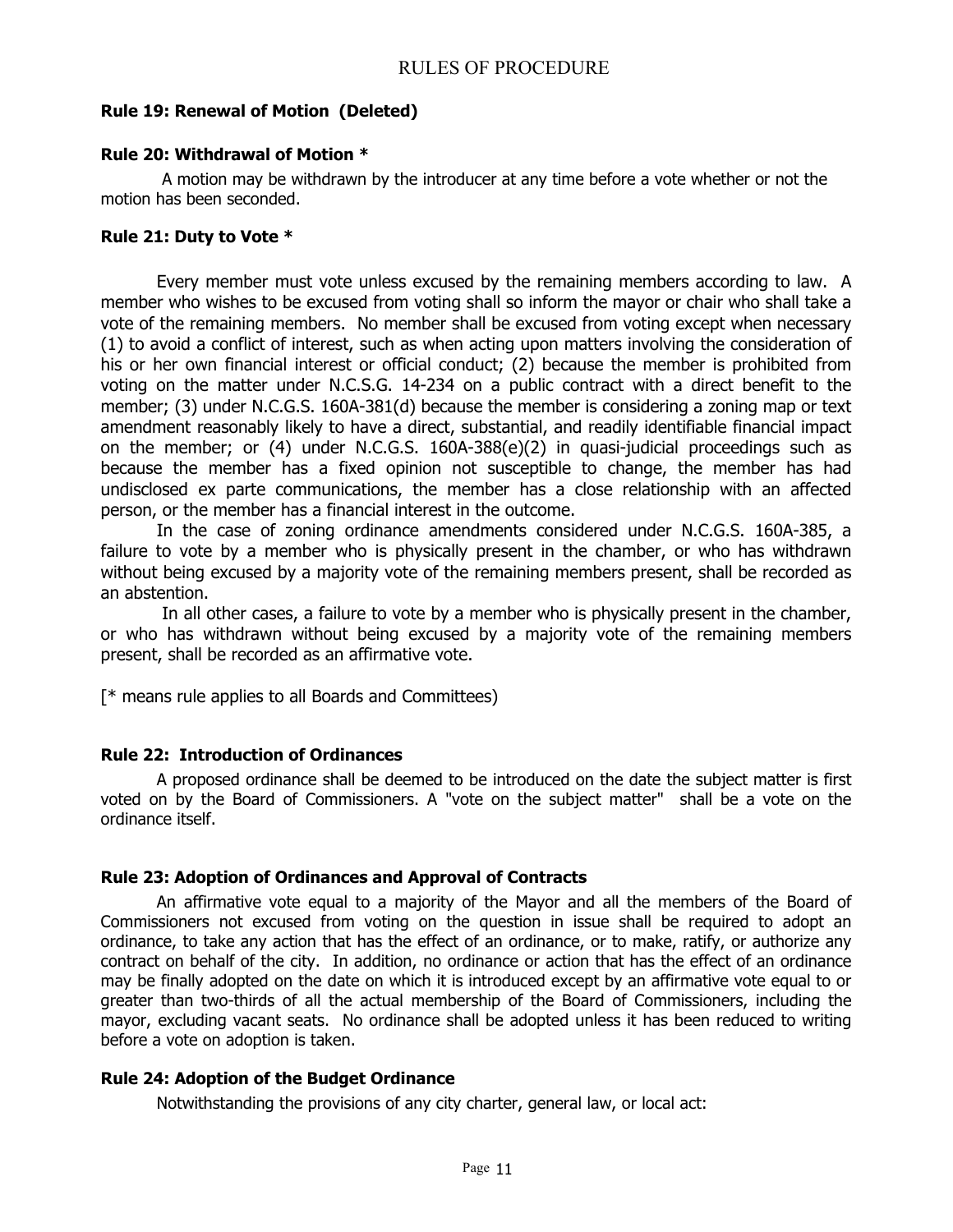Any action with respect to the adoption or amendment of the budget ordinance may be taken at any regular or special meeting of the Board of Commissioners by a simple majority of those present and voting, a quorum being present;

No action taken with respect to the adoption or amendment of the budget ordinance need be published or is subject to any other procedural requirement governing the adoption of ordinances or resolutions by the Board of Commissioners; and

The adoption and amendment of the budget ordinance and the levy of taxes in the budget ordinance are not subject to the provisions of any city charter or local act concerning initiative or referendum.

During the period beginning with the submission of the budget to the Board of Commissioners and ending with the adoption of the budget ordinance, the Board of Commissioners may hold any special meetings that may be necessary to complete its work on the budget ordinance. Except for the notice requirements of the Open Meetings Law, which continue to apply, no provision of law concerning the call of special meetings applies during that period so long as each member of the board has actual notice of each special meeting called for the purpose of considering the budget, and no business other than consideration of the budget is taken up. This rule does not allow, and may not be construed to allow, the holding of closed meetings or executive sessions by the Board of Commissioners if it is otherwise prohibited by law from holding such a meeting or session.

#### **Rule 25: Closed Sessions**

The Board of Commissioners may hold closed sessions as provided by law. The Board of Commissioners shall only commence a closed session after a motion to go into closed session has been made and adopted during an open meeting. The motion shall state the purpose of the closed session. If the motion is based on G.S. 143-318.11(a)(1) (closed session to prevent the disclosure of privileged or confidential information or information that is not considered a public record), it must also state the name or citation of the law that renders the information to be discussed privileged or confidential. If the motion is based on G.S. 143-318.11(a)(3) (consultation with attorney; handling or settlement of claims, judicial actions, or administrative procedures), it must identify the parties in any existing lawsuits concerning which the public body expects to receive advice during the closed session. If the motion is based on G.S. 143-318.11(a)(5) (negotiation of price and terms of a contract concerning the acquisition of real property), it must disclose before the closed session these items: the property's current owner, the property's location, and the intended use for the property.)

The motion to go into closed session must be approved by the vote of a majority of those present and voting. The Board of Commissioners shall terminate the closed session by a majority vote.

Only those actions authorized by statute may be taken in closed session. A motion to adjourn or recess shall not be in order during a closed session.

#### **Rule 26: Quorum \***

A majority of the actual membership of the Board of Commissioners or a town board or committee except for the Board of Adjustment including the mayor or chair, excluding vacant seats, shall constitute a quorum. A member who has withdrawn from a meeting without being excused by majority vote of the remaining members present shall be counted as present for purposes of determining whether or not a quorum is present.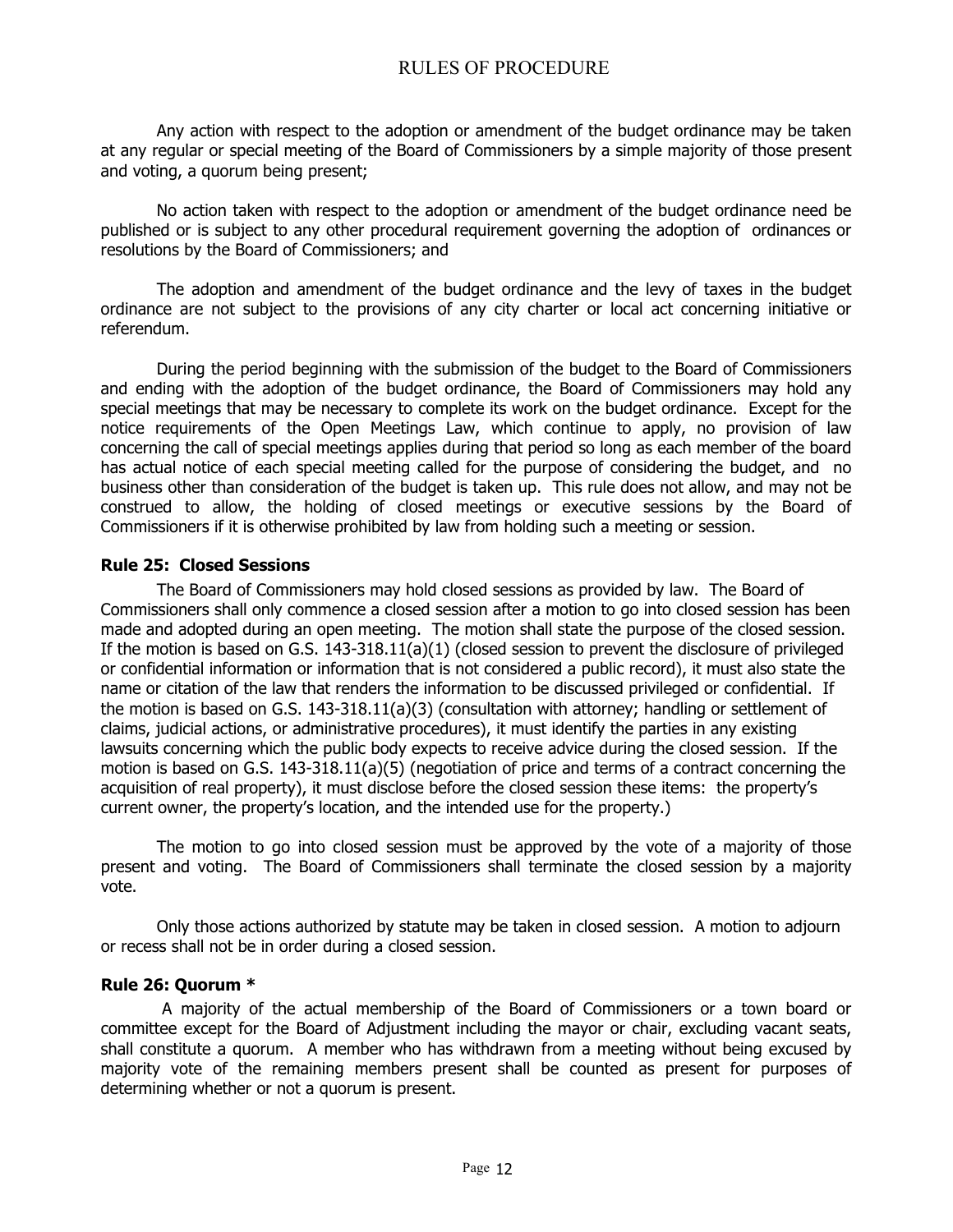A quorum for the Board of Adjustment shall be as detailed in the town Code of Ordinances Sec. 48-594. Quorum**.**

## **Rule 27: Public Hearings**

Public hearings required by law or deemed advisable by the Board of Commissioners shall be organized by a special order, adopted by a majority vote, that sets forth the subject, date, place, and time of the hearing as well as any rules regarding the length of time for each speaker, and other pertinent matters except that staff may schedule public hearings on matters required by statute or ordinance without a vote of the board provided the hearing is scheduled for the first meeting of the board as allowed by notice requirements. The rules may include, but are not limited to, rules fixing the maximum time allotted to each speaker; (ii) providing for the designation of spokespersons for groups of persons supporting or opposing the same positions; (iii) providing for the selection of delegates from groups of persons supporting or opposing the same positions when the number of persons wishing to attend the hearing exceeds the capacity of the hall (so long as arrangements are made, in the case of hearings subject to the Open Meetings Law, for those excluded from the hall to listen to the hearing); and (iv) providing for the maintenance of order and decorum in the conduct of the hearing.

All notice and other requirements of the Open Meetings Law applicable to Board of Commissioners meetings shall also apply to public hearings at which a majority of the Board of Commissioners is present. A public hearing for which any required notices have been given may be continued to a time and place certain without further advertisement. The requirements of Rule 2(c) shall be followed in continuing a hearing at which a majority of the Board of Commissioners is present.

At the time appointed for the hearing, the mayor or his or her designee shall call the hearing to order and then preside over it. When the allotted time expires or when no one wishes to speak who has not done so, the presiding officer shall declare the hearing ended.

#### **Rule 28: Quorum at Public Hearings**

A quorum of the Board of Commissioners shall be required at all public hearings required by state law. If a quorum is not present at such a hearing, the hearing shall be continued until the next regular Board of Commissioners meeting without further advertisement.

#### **Rule 29: Minutes \***

Full and accurate minutes of the Board of Commissioners and other formal boards and committees proceedings, including closed sessions, shall be kept. The minutes shall be open to inspection of the public, except as otherwise provided in this rule. The exact wording of each motion and the results of each vote shall be recorded in the minutes, and on the request of any member of the Board of Commissioners, the "ayes" and "no's" upon any question shall be taken.

Minutes of closed sessions may be sealed by action of the Board of Commissioners. Such sealed minutes may be withheld from public inspection so long as public inspection would frustrate the purpose of the closed session.

#### **Rule 30: Appointments**

The council may consider and make appointments to other bodies only in open session. The council may not consider or fill a vacancy among its own membership except in an open meeting. The Town Board/Committees Policy establishes the parameters for appointments to state-mandated, regional, and/or Town-developed boards/committees to include the Town Governing Board.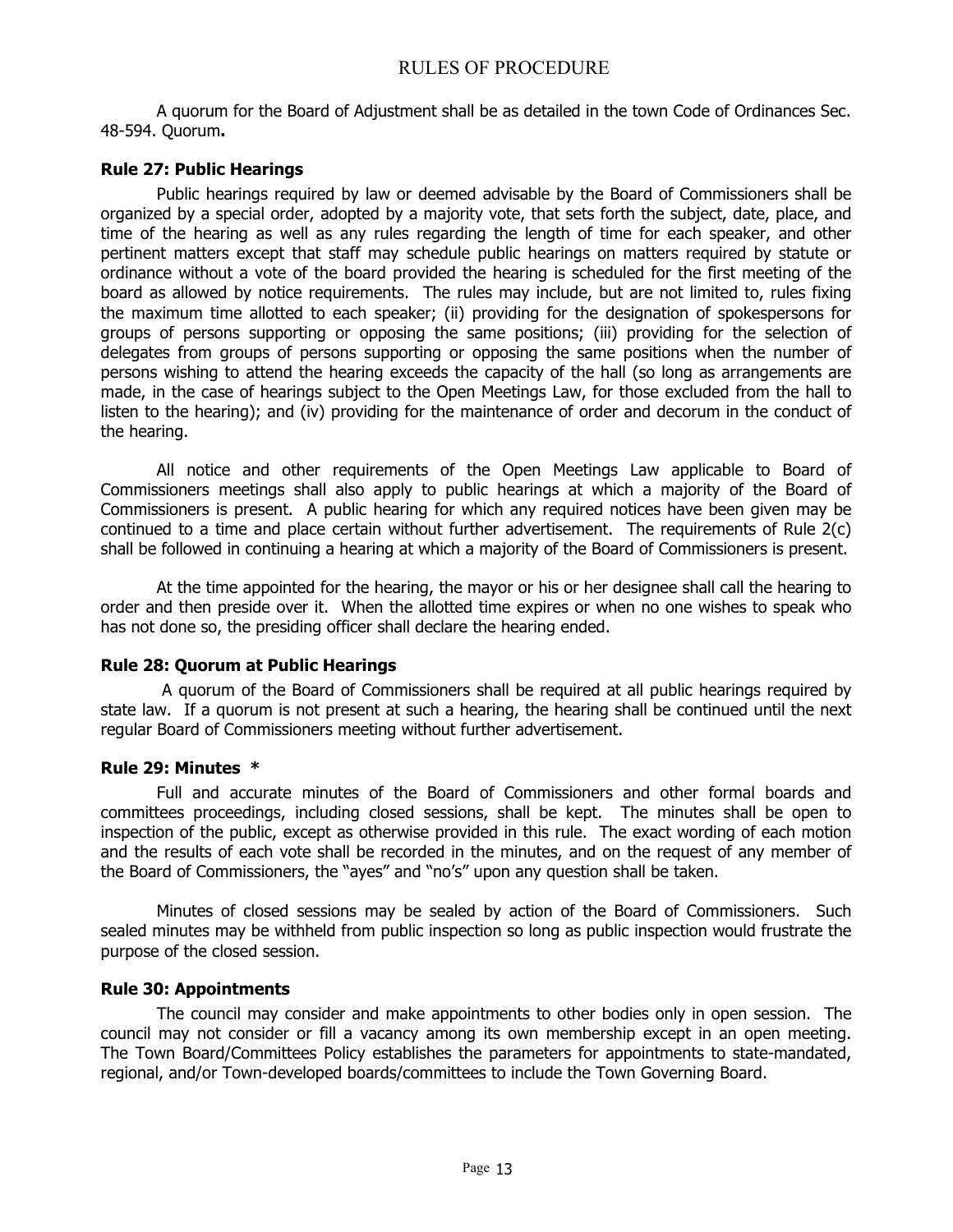The Board of Commissioners shall use the following procedure to make appointments to various boards and offices: The mayor shall open the floor to nominations, whereupon all names of possible appointees shall be put forward by the members and debated. Nominees shall be nominated for specific positions either to replace or reappoint a specific existing member or by term of office specifying the duration of the appointment. *[e.g. I nominate Jones to fill the seat currently held by* smith or I nominate Jones to fill a 3 year term ending May 30, 2000] When the debate ends, the mayor shall call the roll of the members and each member shall cast his or her vote for the slate or for each position on the board as applicable.

#### **Rules 31: Committees and Boards \***

The presiding officer or board may appoint such standing and ad hoc committees as deemed necessary. But no committee shall have as members a quorum of any board or committee unless the committee is a committee of the whole.

The requirements of the Open Meetings Law shall apply to all elected or appointed authorities, boards, commissions, councils, or other bodies of the city that are composed of two or more members and that exercise or are authorized to exercise legislative, policy-making, quasi-judicial, administrative, or advisory functions. However, the law's requirements shall not apply to a meeting solely among the city's professional staff.

#### **Rule 32: Issues not provided for in these rules \***

To the extent not provided for in these rules, and to the extent it does not conflict with North Carolina law or with the spirit of these rules, the mayor or presiding officer shall determine any questions arising under these rules as provided in Rule 7.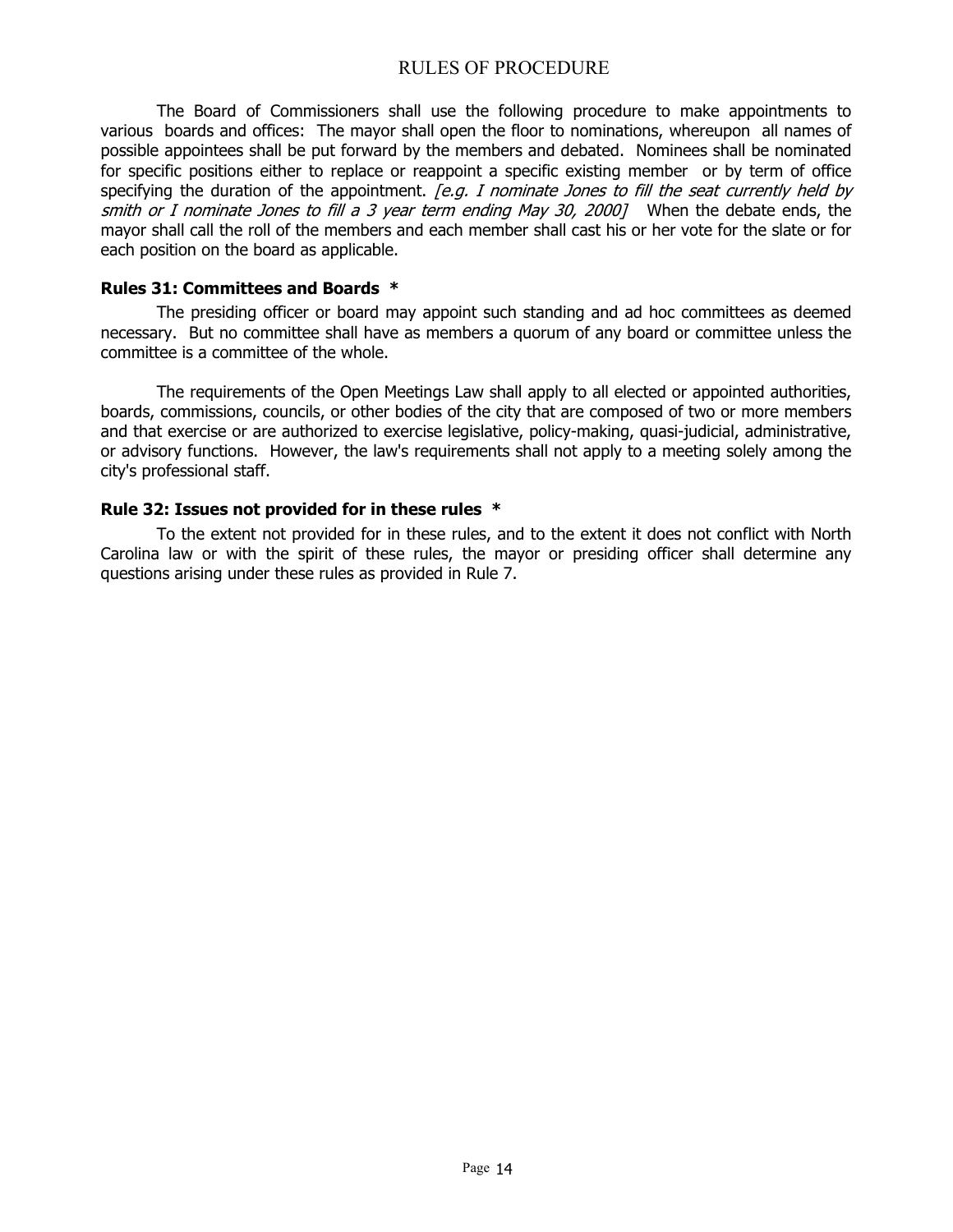# **APPENDIX 1: MOTIONS**

## **ORDINANCES**

Make a motion:

(1) to adopt the ordinance (state what ordinance is) as presented to become effective (give date).

(2) to adopt the ordinance (state what ordinance is) to become effective (give date) with the following changes: (state changes you wish made)

(3) to table the ordinance until (give date you wish tabled to)

(4) to table the ordinance until (give date you wish tabled to) and to direct Staff to (state direction you wish to give Staff).

(5) to table the ordinance indefinitely or to not adopt the ordinance

NOTE: No motion has the same effect as making a motion NOT to adopt.

## **RESOLUTIONS**

Make a motion:

(1) to adopt the resolution (state what resolution is) as presented.

(2) to adopt the resolution (state what resolution is) with the following changes (list changes)

(3) to table the resolution until (give date you wish tabled to)

(4) to table the resolution until (give date you wish tabled to) and to direct Staff to (state directions you wish to give Staff).

(5) to table the resolution indefinitely or to not adopt the resolution (you may include reason here for not adopting the resolution).

NOTE: No motion on has the same effect as making a motion NOT to adopt.

## **PROCLAMATIONS:**

Make a motion to proclaim (state what proclamation is proclaiming).

NOTE: No motion has the same effect as making a motion NOT to proclaim a special day, emergency, etc.

## **SITE PLANS:**

Make a motion:

(1) to approve the site plan for (state site plan name) as presented

(2) to approve the site plan for (state site plan name ) as presented with the following conditions (list conditions).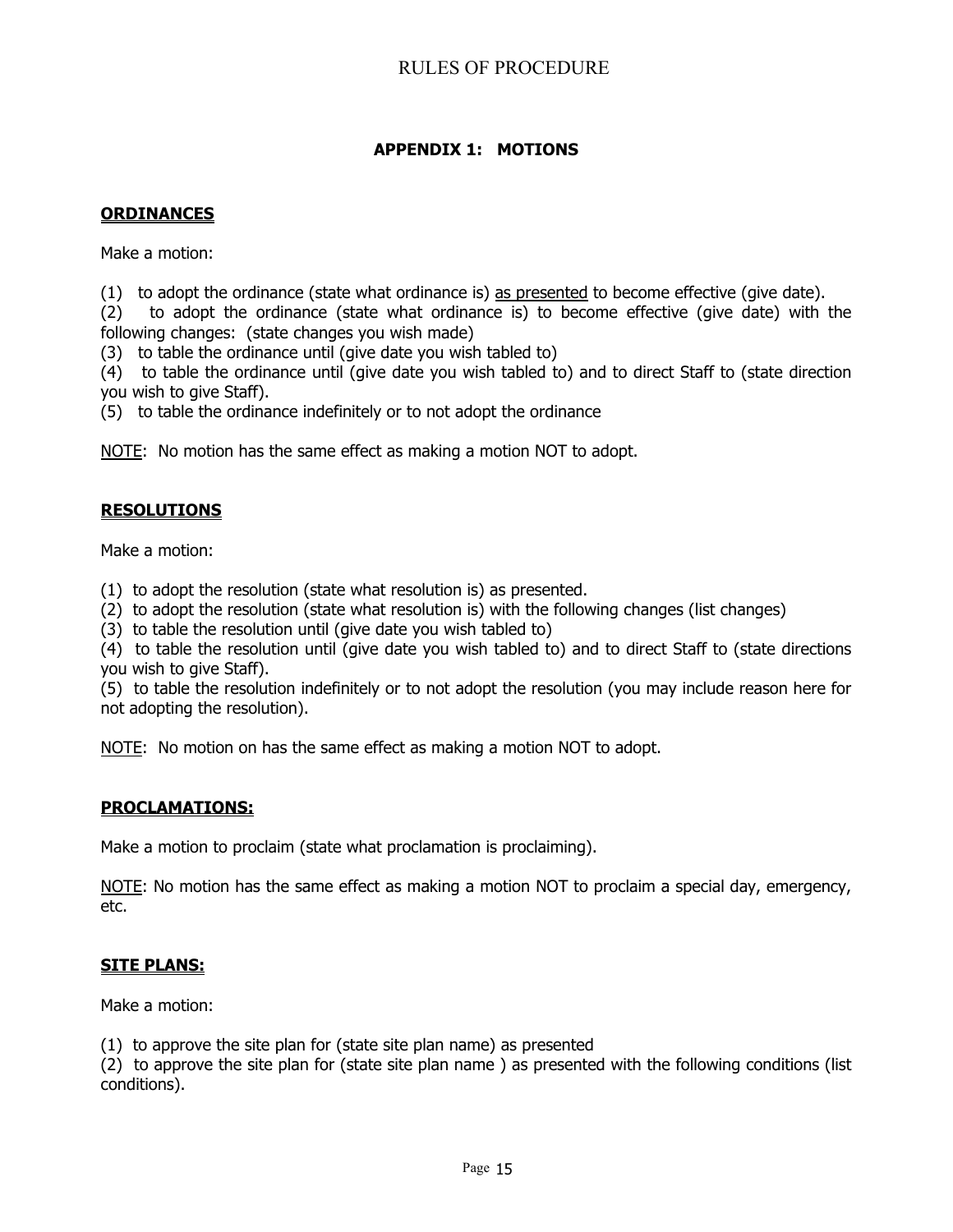(3) to deny approval of the site plan for (state site plan name and give specific reasons for denial. i.e. the plan does not meet the requirements of the zoning ordinance

(4) to table the site plan until (give date you wish tabled to)

(5) to table the site plan until (give date you wish tabled to) and to direct Staff to (state directions you wish to give Staff).

(6) to table the site plan indefinitely or to not approve it. (you should include reason here for not approving the site plan).

## **CONDITIONAL USE APPLICATIONS:**

Make a motion:

(1) that the Board of Commissioners make the following three findings of fact:

1) The application has met the requirements of the Nags Head Zoning Ordinance and Subdivision Ordinance.

2) The use will not materially endanger the public health and safety if located where it is proposed and developed according to the plan as submitted.

3) The use, as proposed, will not overburden the fire fighting capabilities and the municipal water supply capacity of the Town as said facilities and capabilities will exist on the completion date of the conditional use for which application is made and that we grant the Conditional Use Application for \_\_\_\_\_\_\_\_ as presented.

(2) that the Board of Commissioners make the following three findings of fact:

1) The application has met the requirements of the Nags Head Zoning Ordinance and Subdivision Ordinance.

2) The use will not materially endanger the public health and safety if located where it is proposed and developed according to the plan as submitted.

3) The use, as proposed, will not overburden the fire fighting capabilities and the municipal water supply capacity of the Town as said facilities and capabilities will exist on the completion date of the conditional use for which application is made and that we grant the Conditional Use Application for (state name) as presented with the following conditions (list conditions). These conditions are usually

A) A condition /conditions required by the ordinance. (These conditions are normally recommended in Staff's memo.)

B) A condition added or expanded due to some finding of fact about the submission. i.e. The Board finds that the site will create more noise than would be normally created by such a use, therefore buffering shall be installed at a minimum of five feet in height.

(3) to deny the Conditional Use Application for (state name) (state reason here for denial).

(4) to table the Conditional Use Application until (give date you wish tabled to)

(5) to table the Conditional Use Application until (give date you wish tabled to) and to direct Staff to (state directions you wish to give Staff).

(6) to table the Conditional Use Application indefinitely or to not approve it. (you may include reason here for not approving the site plan).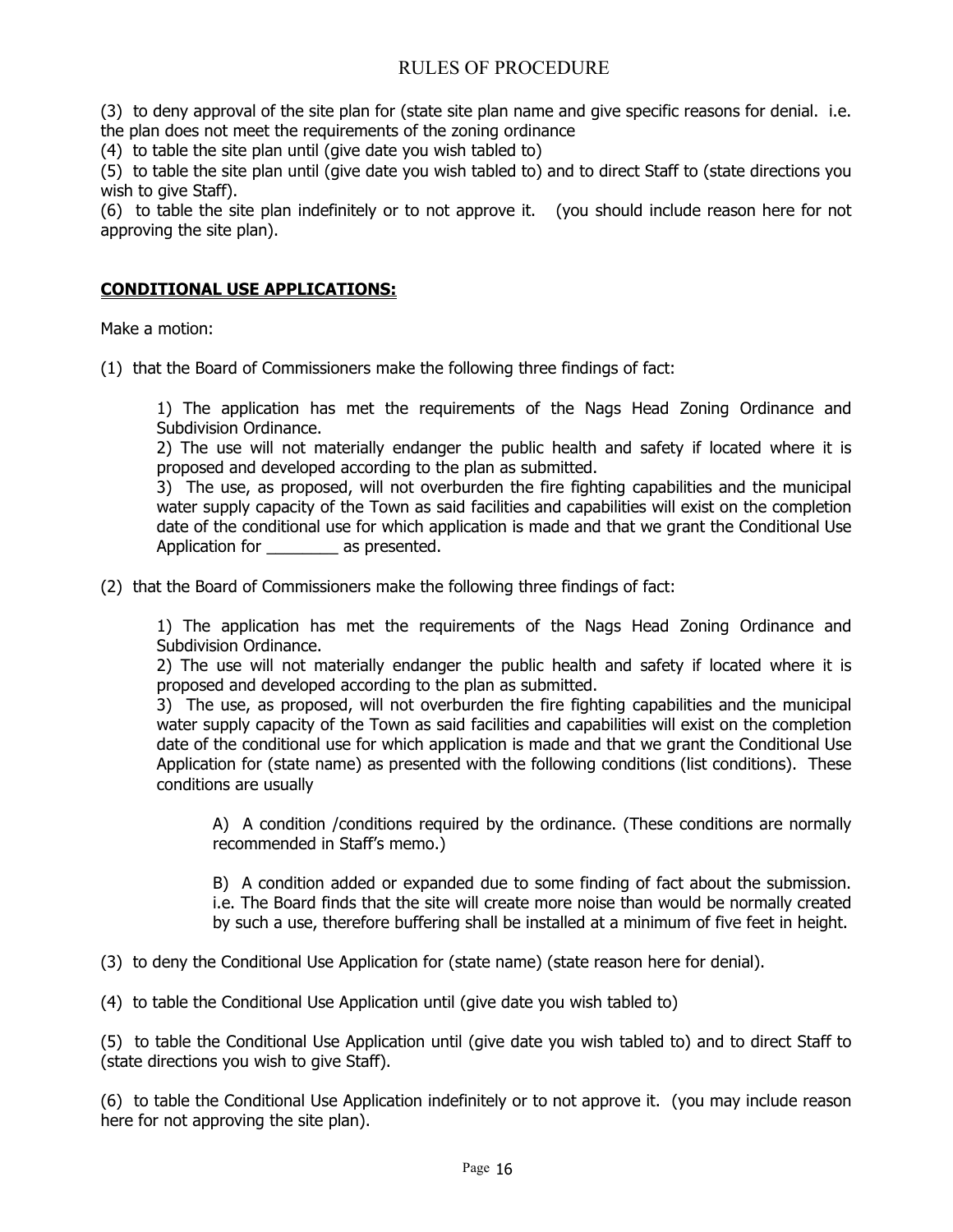## **SUBDIVISION PLATS:**

Make a motion:

(1) to approve the preliminary subdivision plat for \_\_\_\_\_\_\_\_\_\_ as presented.

(2) to approve the preliminary subdivision plat for as presented with the following conditions (list conditions).

(3) to deny approval of the preliminary plat for \_\_\_\_\_\_\_\_\_\_\_\_\_\_\_\_\_\_\_ and give reason for denial).

(4) to table the preliminary subdivision plat until (give date you wish tabled to)

(5) to table the preliminary subdivision plat until (give date you wish tabled to) and to direct Staff to (state directions you wish to give Staff).

(6) to table preliminary subdivision plat indefinitely or to not approve it. (you may include reason here for not approving the site plan).

NOTE: No motion has the same effect as making a motion NOT to approve the subdivision plat.

## **BIDS:**

Make a motion:

(1) to accept the bid from \_\_\_\_\_\_\_\_\_\_\_ in the amount of \_\_\_\_\_\_\_ with the funds coming from

\_\_\_\_\_\_\_\_\_\_\_. (2) to accept the low bid from \_\_\_\_\_\_\_\_\_\_ in the amount of \_\_\_\_\_\_\_ with funds coming from and to instruct Staff to negotiate with the low bidder to  $\qquad \qquad$ .

(3) to reject all bids and re-advertise the (state project or item) project/item)

(4) to reject all bids and direct Staff to re-write the specifications and re-bid the project or item (you may want to include instructions regarding the re-write of the specs).

(5) to find the bid from \_\_\_\_\_\_\_\_\_\_ is not a responsible bid for the following reasons (list reasons) and to accept the lowest responsible bid from \_\_\_\_\_\_\_\_\_ in the amount of \_\_\_\_\_\_\_\_ with the funds coming from  $\qquad$ .

## **CONTRACTS:**

Make a motion:

(1) to approve the contract and to authorize the Mayor/Manager and Town Clerk to execute the contract.

## **REPORTS:**

Make a motion:

 $(1)$  to accept the  $\sqrt{ }$  report as presented.

(2) to accept the \_\_\_\_\_\_\_\_\_ report and to authorize \_\_\_\_\_\_\_\_\_ as recommended by \_\_\_\_\_\_\_\_.